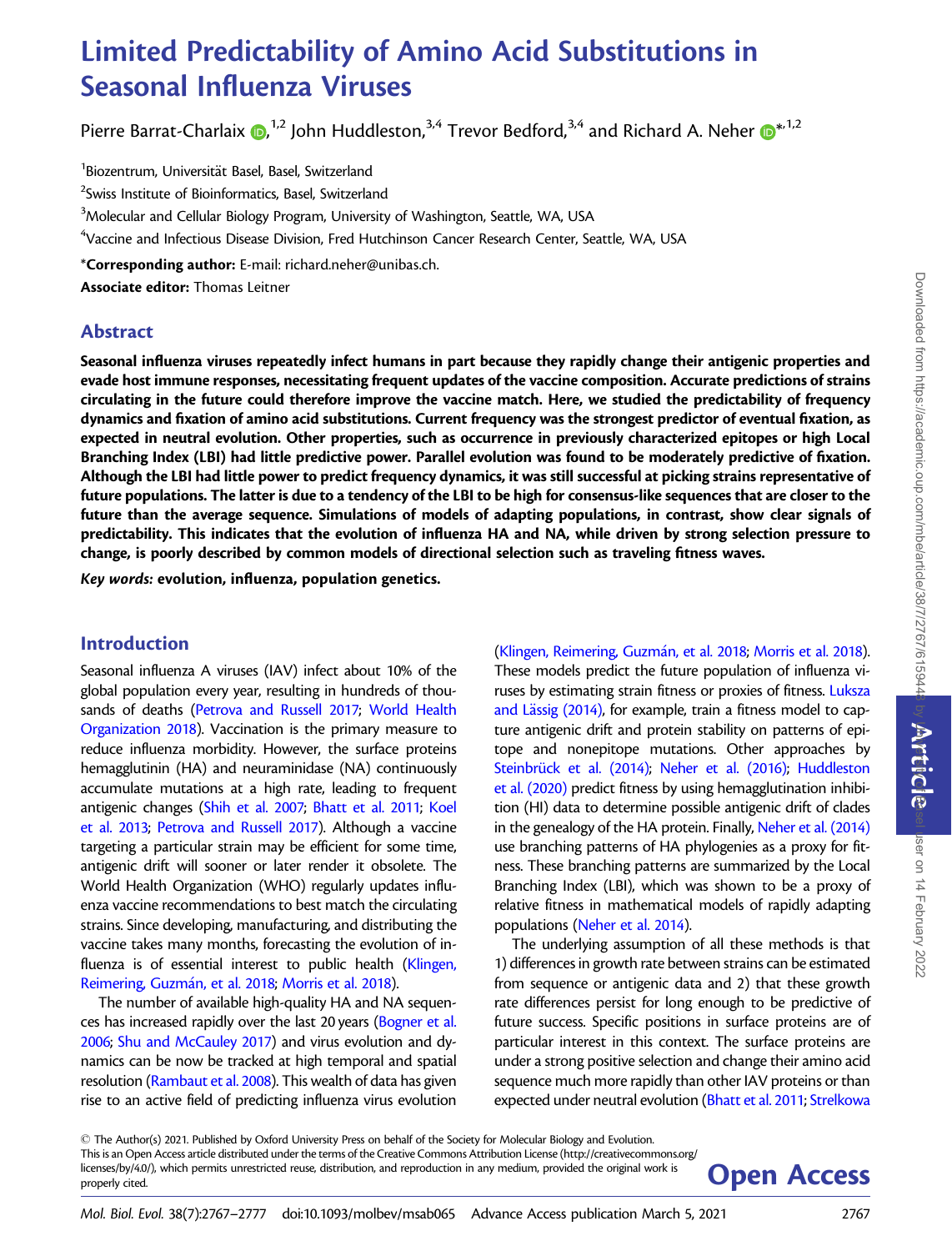[and L](#page-10-0)ässig 2012). Epitope positions, that is, positions targeted by human antibodies, are expected to change particularly often since viruses with altered epitopes can evade existing immune responses ([Wolf et al. 2006;](#page-10-0) [Shih et al. 2007;](#page-10-0) [Koel](#page-10-0) [et al. 2013\)](#page-10-0). It therefore seems plausible that mutations at these positions have a tendency to increase fitness and a higher probability of fixation [\(Strelkowa and L](#page-10-0)ä[ssig 2012\)](#page-10-0). But one has to be careful to account for the fact that these positions are often ascertained post hoc ([Shih et al. 2007\)](#page-10-0) and human immune responses are diverse with substantial inter-individual variation [\(Lee et al. 2019\)](#page-10-0).

A mutation with a fitness benefit should have a tendency to fix, whereas detrimental mutations fix less often. Fixation and loss of a mutation is, however, not only determined by its intrinsic fitness benefit, but also by the fitness of the background it arose on and the fitness of competing variants ([Strelkowa and L](#page-10-0)ässig 2012). The degree to which these different components affect influenza evolution has been investigated by [Illingworth and Mustonen \(2012\),](#page-10-0) who showed that intrinsic selection, background fitness, and later interference have comparable effects on fixation. These interference effects, along with stochastic epidemiological dynamics and transient selection, limit the predictability of evolution. Here, we investigate the frequency trajectories of amino acid mutations and the degree to which fixation or loss are predictable. We quantify how rapidly mutations at different frequencies are lost or fixed and how rapidly they spread through the population. We further investigate whether any properties or statistics are predictive of whether a particular mutation fixes or not. To our surprise, we find that the predictability of these trajectories is very limited: for A/H3N2, the probability that a mutation fixes differs little from its current frequency, as would be expected if fixation happened purely by chance. This observation holds for many different categories of mutations, including mutations at epitope positions. This weak predictability is not attributable solely to clonal interference and genetic linkage, as simulation of models including even strong interference retains clear signatures of predictability. Consistent with these observations, we show that a simple predictor uninformed by fitness, the consensus sequence, performs as well as the LBI, the growth measure based on the genealogy used in ([Neher et al. 2014](#page-10-0)). This suggests that although LBI has predictive power, the reason for its success may not be related to it approximating fitness of strains.

# Results

The main underlying question asked in this work is the following: given a mutation  $X$  in the genome of influenza that we observe at a frequency  $f$  in the population at a given date, what can we say about the future of X? The trajectory of a mutation will depend on its own effect on fitness, the contribution of the genetic background on the same segment, and the effect of the remaining seven segments. Here, we investigate properties of broad categories of mutations effectively averaging over different genetic backgrounds to isolate the effects intrinsic to novel mutations in this category.

First, we ask whether we can quantitatively predict the frequency of X at future times  $f(t)$ . In other words, having observed a mutation at frequencies  $(f_1, f_2, \ldots, f_n)$  at dates  $(t_1, t_2, \ldots, t_n)$ , what can we say about its frequency at future dates  $(t_{n+1}, t_{n+2}, \ldots)$ ? A simpler, more qualitative question, is to ask whether X will fix in the population, will disappear, or whether the site will stay polymorphic.

We use amino-acid sequences of the HA and NA genes of A/H3N2 (since the year 2000) and A/H1N1pdm (since the year 2009) influenza available in GISAID ([Shu and McCauley](#page-10-0) [2017\)](#page-10-0) (see Supplementary Material online for an acknowledgment of all data contributors). This amounts to 44,976 HA and 36,300 NA sequences for A/H3N2 and 45,350 HA and 40,412 NA sequences for A/H1N1, with a minimum of 100 per year. These sequences are binned in nonoverlapping intervals of 1 month. Each single-month time bin and the sequences that it contains represent a (noisy) snapshot of the influenza population at a given date. The number of sequences per time bin varies strongly both with year and according to the season, with earlier time bins containing around ten sequences while more recent bins contain several hundreds (see supplementary figs. S9 and S10, Supplementary Material online, for details).

The central quantities that we derived from this data are "frequency trajectories" of amino acids at each position in the sequences. If an amino acid  $X_i$  is found at position *i* at a frequency between 5% and 95% in the population of a given time bin t, then the population is considered polymorphic at position i and at time t. This polymorphism is characterized by the frequency of  $X_i, f_{X_i}(t)$ , and also by frequencies of other amino acids at *i*. The series of values  $f_{X_i}(t)$  for contiguous time bins constitutes the frequency trajectory of  $X_i$ . A trajectory is terminated if the corresponding frequency is measured above 95% (resp. below 5%) for two time bins in a row, in which case amino acid  $X_i$  is considered as "fixed" (resp. absent) in the population. Otherwise, the trajectory is considered "active." Examples of trajectories can be seen in supplementary figure S11, Supplementary Material online. We focus on frequency trajectories that are starting at a zero (low) frequency, that is,  $f(t = 0) = 0$ . These represent new amino acid variants which were absent in the population at the time bin when the trajectory started and are currently rising in the population (see Materials and Methods).

Since genomic segments of influenza do not recombine, concurrent trajectories of mutations on the same segment will be correlated. In the extreme cases where the two mutations always appear in the same strains, their two trajectories will be identical. This "nesting" of frequency trajectories may introduce biases when performing statistical analysis. In supplementary section S3, Supplementary Material online, we investigate the effect of such nested trajectories by clustering them based on the strains that compose them. Although the number of trajectories that contribute to the analysis decreases with more aggressive clustering, it does not significantly change the results presented below.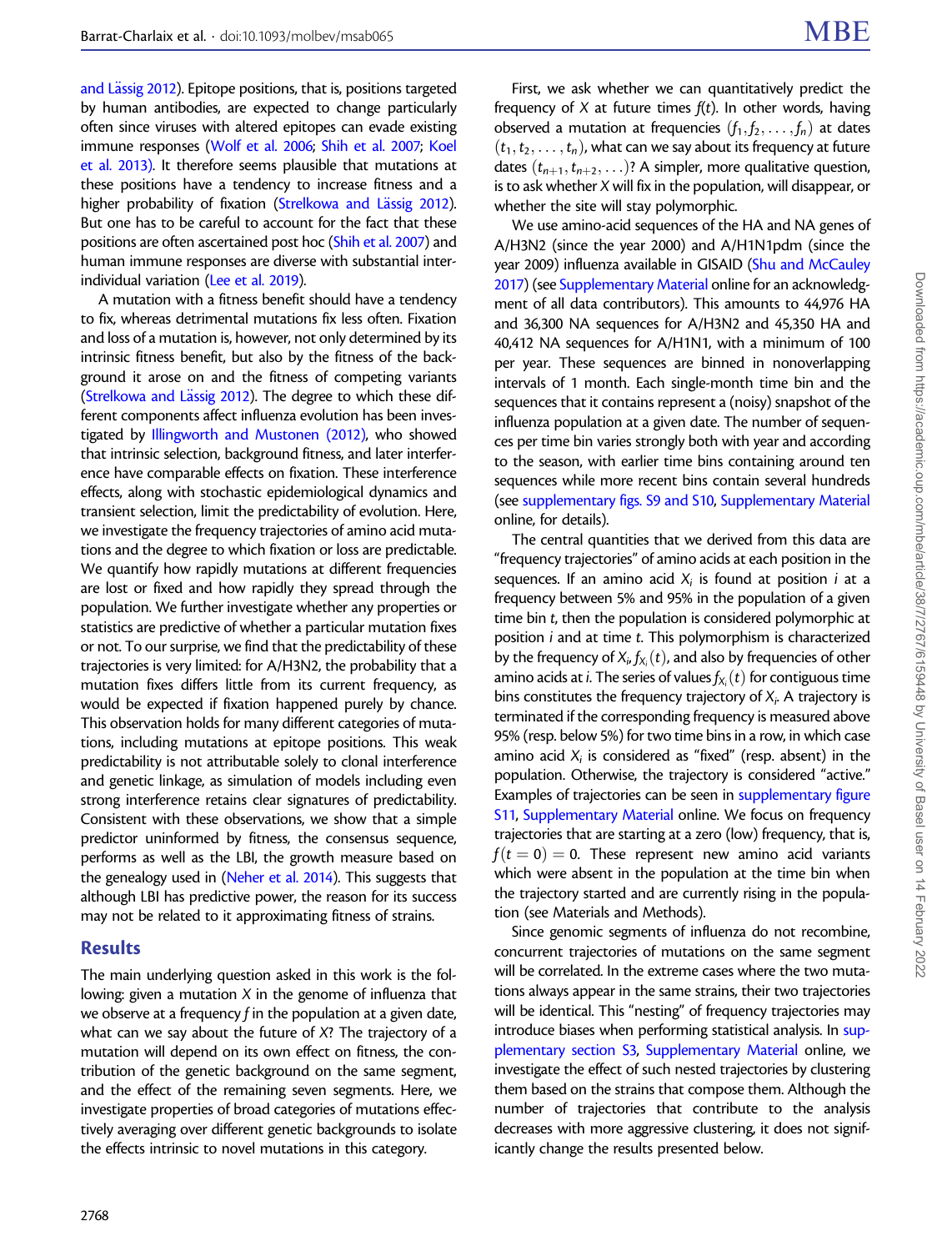<span id="page-2-0"></span>

FIG. 1. (A) Sketch of the idea behind the short-term prediction of frequency trajectories. Given a mutation that we have seen increasing in frequency and that we "catch" at frequency  $f_0$  at time  $t_0$ , what can we say about the distribution of future frequencies  $P_{\Lambda t}(f|f_0)$ ? (B) Distribution of future frequencies  $P_{\Delta t}(f|f_0)$  for the trajectories shown in (C) and for specific values of  $\Delta t$ . (C) All frequency trajectories of amino acid mutations in the A/H3N2 HA and NA genes that were absent in the past, are seen around  $f_0 = 30\%$  frequency at time  $t_0 = 0$ , and are based on more than ten sequences at each time point. Red curves represent mutations that will ultimately fix, blue the ones that will be lost, and black the ones for which we do not know the final status. Dashed horizontal lines (blue and red) represent loss and fixation thresholds. The thick black line is the average of all trajectories, counting those that fix (resp. disappear) as being at frequency 1 (resp. 0). Supplementary figure S12, Supplementary Material online, shows equivalent figures for other values of  $f_0$ .

#### Predicting Future Frequencies

Having observed the frequency trajectory  $f(t)$  of a mutation until a given date  $t_0$ , how much can we say about the future values of f after  $t_0$ ? We consider the idealized case sketched in figure 1A: given the trajectory of a "new" mutation, that is, that started at a frequency of 0, and that we observe at frequency  $f_0$  at time  $t_0$ , what is the probability  $P_{\Delta t}(f|f_0)$  of observing it at a value f at time  $t_0 + \Delta t$ ? Such frequency propagators were originally proposed by ([Strelkowa and](#page-10-0) [L](#page-10-0)ässig 2012) to quantify the strength of selection in influenza virus evolution.

To answer this question retrospectively, we use all frequency trajectories extracted from HA and NA sequences that satisfy these conditions for a given  $f_0$ . The number of trajectories is limited and the frequency estimates themselves are based on a finite sample and are hence imprecise. Therefore, we consider trajectories in an interval  $[f_0 - \delta f, f_0 + \delta f]$  with  $\delta f = 0.05$ .

For  $f_0 = 0.3$ , we found 120 such trajectories in the case of A/H3N2 influenza, represented in figure 1C, where time is shifted such that  $t_0 = 0$ . The same analysis was performed for A/H1N1pdm, with the 89 found trajectories displayed in supplementary figure S13, Supplementary Material online. Some trajectories fall in the frequency bin around  $f_0$  while decreasing, even though they crossed that bin at an earlier time. This is due to the fact that some trajectories "skipped" the interval  $f_0$  in question on their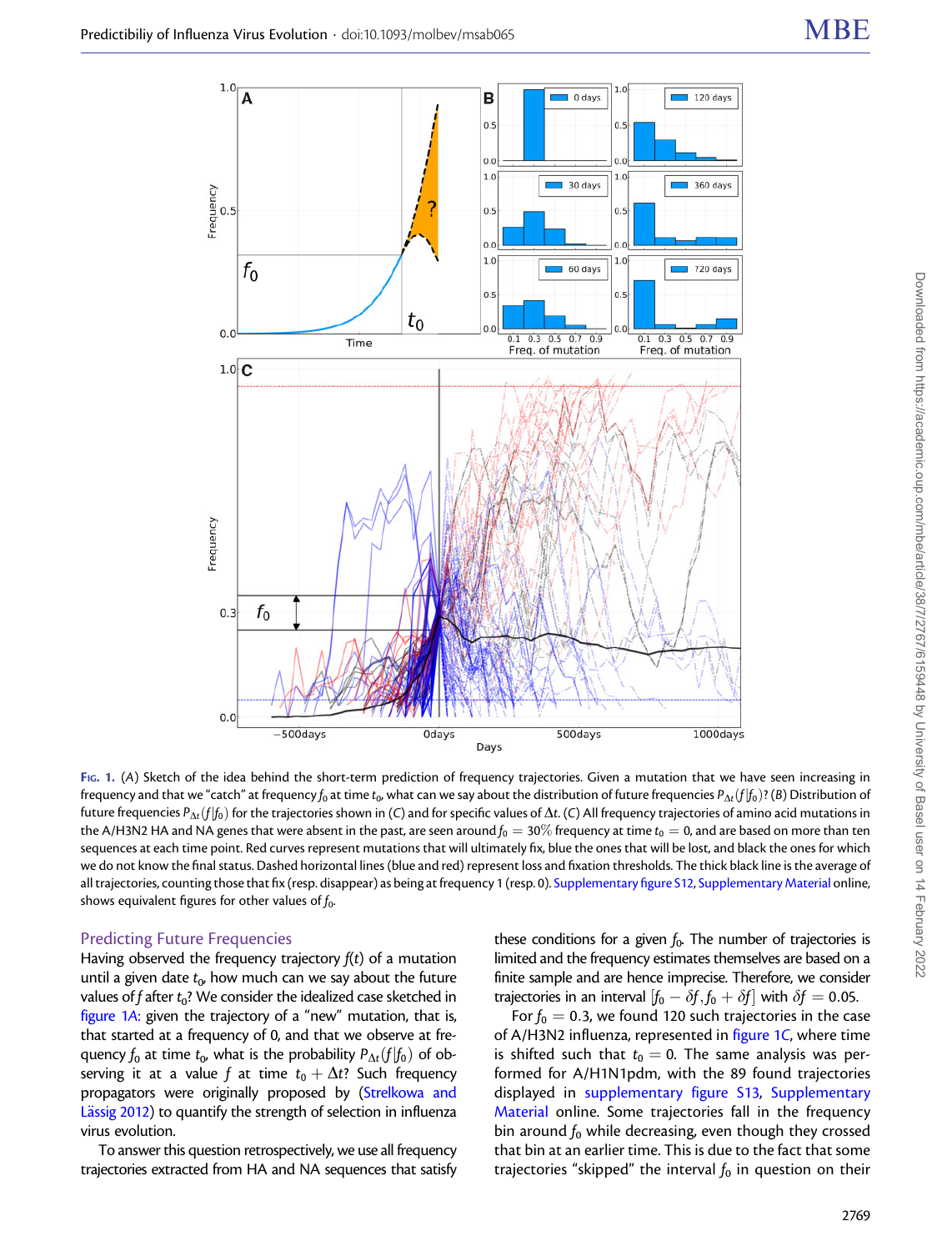initial rise due to sparse sampling. These trajectories are nevertheless rising in the sense that they start at frequency 0 for  $t\to -\infty$ . Removing them does not change results significantly.

Since rapid sequence evolution of influenza HA and NA mediates immune evasion, one could expect that a significant fraction of new amino acid mutations on rising trajectories in [figure 1](#page-2-0) are "adaptive." We could thus expect that most of these trajectories continue to rise after reaching frequency  $f_0$ , at least for some time. A fraction of those would then sweep through the population and fix.

To quantify the extent to which this preconception of sweeping adaptive mutations is true, we estimated the probability distribution  $P_{\Delta t}(f|f_0)$  of finding a trajectory at frequency f after a time  $\Delta t$  given that it was observed at  $f_0$  at time 0. The results for different  $\Delta t$  are shown in [figure 1](#page-2-0)B. Initially, that is, at time  $t_0 = 0$ , this distribution is by construction peaked around  $f_0$ . If a large fraction of the trajectories keep increasing after this time, we should see the "mass" of  $P_{\Delta t}(f|f_0)$  move to the right toward higher frequencies as time progresses.

However, future distributions for  $\Delta t > 0$  do not seem to follow a pattern compatible with selective sweeps. The thick black line in [figure 1](#page-2-0)C shows the average frequency of all trajectories. This average makes a sharp turn at  $t=0$  and is essentially flat for  $t > 0$  in the case of A/H3N2, and slightly increasing for A/H1N1pdm (supplementary fig. S13, Supplementary Material online). Hence, the fact that this average rose for  $t < 0$  gives little information for  $t > 0$ , and is due to the conditions by which these trajectories were selected. This shows that sweep-like trajectories rising steadily from frequency 0 to 1 are not common enough to dominate the average trajectory.

Consistent with the average, the frequency distribution of the selected trajectories broadens in time without a significant shift of the mean as time passes. After 60 days, the distribution is rather symmetrical around the initial  $f_0 = 0.3$ value, suggesting that the knowledge that the trajectories were rising is lost after 2 months. On a timescale of 60 to 120 days, the only possible prediction is that trajectories are likely to be found in a broad interval around the initial frequency  $f_0$ . After 1 year, the distribution becomes almost flat (excluding mutations that have disappeared or fixed), and the initial peak at  $f_0$  is not visible anymore. The only information remaining from the initial frequency is the fraction that fixed or was lost (see below). This behavior is expected in neutral models of evolution ([Kimura 1964\)](#page-10-0) but incompatible with a dynamic dominated by sweeps taking over the population.

In contrast, the same analysis for A/H1N1pdm (supplementary fig. S13, Supplementary Material online) reveals a consistent upward trend of novel frequency trajectories. In A/H3N2, however, past dynamics alone is uninformative of future dynamics.

# Prediction of Fixation or Loss

Instead of predicting future frequency, we then considered the probability that a mutation fixes in the population. We first estimate the fraction of frequency trajectories that either

fix in the population or are lost, as well as the time it takes for one or the other to happen. [Figure 2](#page-4-0)A and B shows the fraction of frequency trajectories in HA and NA that either have fixed, were lost or remained active as a function of the time elapsed since they were first seen above 25% frequency for A/H3N2 and A/H1N1pdm, respectively. Most mutations are either lost or become fixed after 2–3 years, with very few trajectories remaining active after 5 years. This time scale of 2–3 years is consistent with the typical coalescence time observed in phylogenetic trees of A/H3N2 influenza [\(Rambaut](#page-10-0) [et al. 2008](#page-10-0); [Yan et al. 2019](#page-10-0)). We also note that the fraction of lost trajectories increases sharply at small times with 40% of mutations observed above 25% frequency being lost within 1 year for A/H3N2, whereas it takes longer to fix a mutation in the whole population.

We then examined the probability of mutations to fix in the population as a function of the frequency at which they are seen. For different values of frequency f, we consider all trajectories that started at a null frequency and are seen in the interval  $[f-$  7.5 $\%,$   $f+$  7.5 $\%$ ] at any given time. The fixation probability of a mutation at frequency f,  $P_{fix}(f)$ , is then estimated by the fraction of those trajectories which terminate at a frequency larger than 95%, that is, our fixation threshold. [Figure 2](#page-4-0)C and D shows  $P_{fix}(f)$  as a function of f for NA and HA.

In the "absence" of selection, we expect  $P_{fix}(f)$  to equal f. A mutation or trait appearing at frequency f is shared by  $f \cdot N$ individuals, and the probability for one of them to become the ancestor of all the future population is  $f \cdot N/N = f$ . Thus, the probability of this mutation or trait to fix in the population is equal to its current frequency, a case which we will refer to as the neutral expectation. [Figure 2](#page-4-0)C indicates that mutations in the surface proteins of A/H3N2 influenza are in good agreement with the neutral expectation. For A/ H1N1pdm, we find that new amino acid mutations fix moderately but consistently more often than their current frequency, whereas synonymous mutations conform with the neutral expectation. In all cases, frequency is a strong predictor of fixation.

Next, we searched for features of mutations in A/H3N2 that allow prediction of fixation beyond frequency. We first turn to the LBI, a quantity calculated for each node in a phylogenetic tree that indicates how dense the branching of the tree is around that node. LBI has previously been successfully used as a predictor of the future population of in-fluenza ([Neher et al. 2014](#page-10-0)), and was shown to be a proxy for fitness of leaves or ancestral nodes in mathematical models of evolution. Here, we define the LBI of a mutation at date t as the average LBI of strains that carry this mutation and that were sampled in the time bin corresponding to t. [Figure 3](#page-5-0)A shows fixation probability for HA mutations with LBI in the top or bottom half of the distribution. Both groups have indistinguishable probabilities of fixation, suggesting that LBI carries very little information on the probability of fixation of a mutation.

Next, we focused on previously reported antigenic sites in the A/H3N2 HA protein, referred to as "epitope" positions. Mutations at these positions might mediate immune escape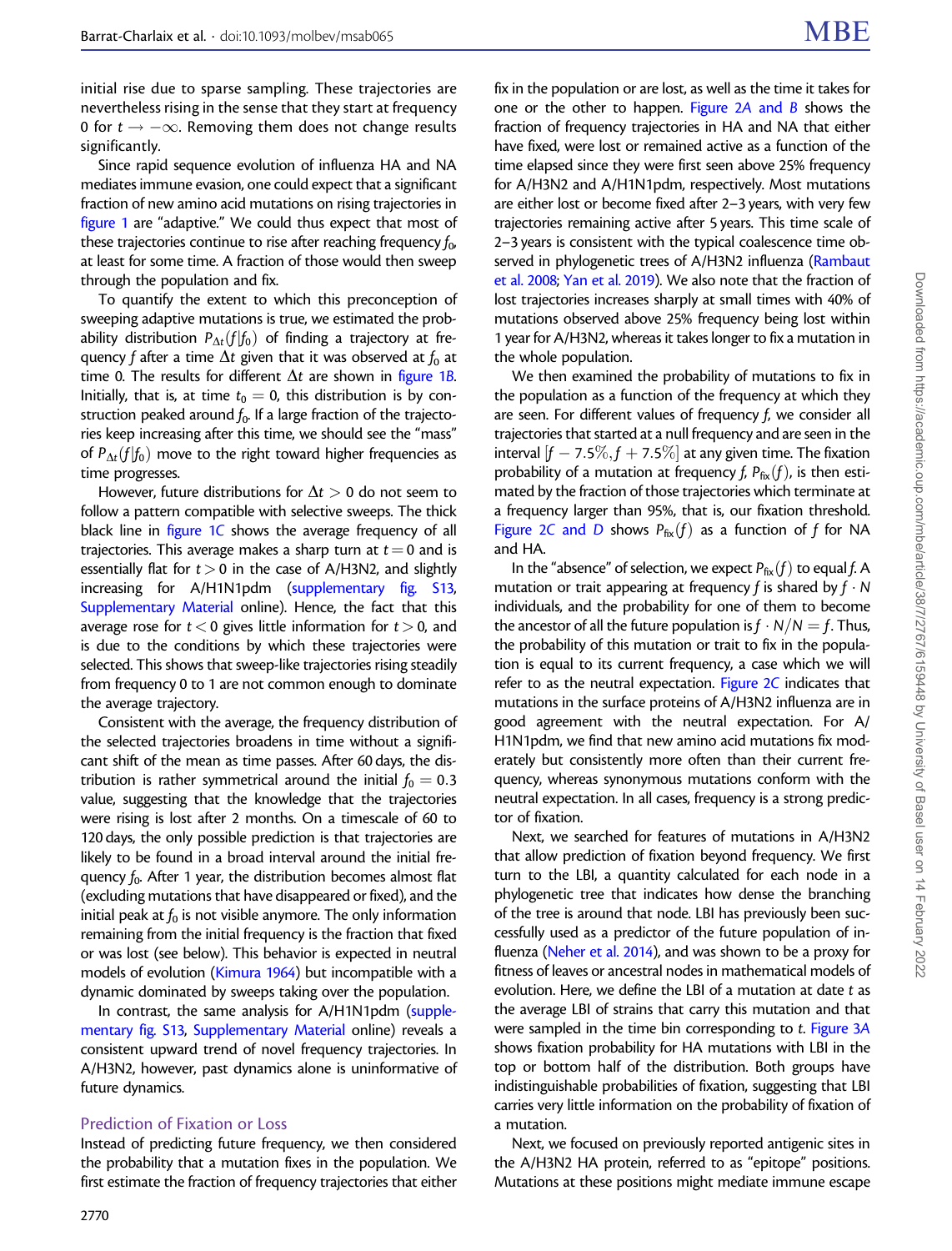<span id="page-4-0"></span>

FIG. 2. (A) Activity of all rising frequency trajectories seen above 25% frequency for A/H3N2 HA and NA. (B) Same as (A) for A/H1N1pdm. (C) Probability of fixation of a mutation (amino acid or synonymous)  $P_{fix}(f)$  as a function of the frequency f at which it is measured, for A/H3N2 HA and NA. Only new mutations are considered, that is, mutations that were absent in the past. The diagonal dashed line is the expectation from a neutrally evolving population. Colored dashed lines represent synonymous mutations. Colored solid lines represent amino acid mutations. Error bars represent a 95% confidence interval. (D) Same as (C) for A/H1N1pdm.

and might be expected to be under strong selection and show sweep-like behavior. We used four lists of relevant epitope positions from different sources comprising from 7 to 129 positions in the sequence of the HA1 protein ([Wolf et al. 2006](#page-10-0); [Shih et al. 2007](#page-10-0); [Koel et al. 2013;](#page-10-0) [Luksza](#page-10-0) [and L](#page-10-0)ä[ssig 2014\)](#page-10-0). Figure  $3B$  shows fixation probability as a function of frequency for the four lists of epitopes. Only mutations at the seven pivotal sites reported in [\(Koel et al.](#page-10-0) [2013\)](#page-10-0) have higher chances of fixation than expected by chance. No clear difference is found for the lists by [Luksza](#page-10-0) [and L](#page-10-0)ä[ssig \(2014\);](#page-10-0) [Wolf et al. \(2006\)](#page-10-0), whereas positions from [Shih et al. \(2007\)](#page-10-0) fix less often. One should also note that many of these positions were determined post hoc and might be enriched for positions that experienced rapid substitutions before the publication of the respective studies.

In supplementary figures S3 and S4, Supplementary Material online, we repeat this analysis for the best predictors from our recent comparison of predictive models for influenza ([Huddleston et al. 2020](#page-10-0)). We consider individual predictors based on LBI, mutational load, variation in frequency, and serological data, as well as two combinations of these quantities. Although many of these models predict future population composition, the only score that was predictive of fixation is mutational load.

In addition to mutational load, we find that parallel evolution is predictive of fixation. In [figure 3](#page-5-0)C, we split trajectories into those occurring at binary positions where only two amino acid variants cocirculate and nonbinary positions with more than two variants. Novel variants at nonbinary positions, that is, ones for which competition between three amino acids or more has occurred at least once, have a higher chance of fixation. In [figure 3](#page-5-0)D, we separated mutations that appear more than once or only once in the reconstructed tree (see Materials and Methods), and found that the former fix more often. [Figure 3](#page-5-0)C and D shows that it is possible to gain some information on the chance of fixation of a particular mutation, as was done in [figure 3](#page-5-0)B. However, the predictive power remains small, with the "top" curves in [figure 3](#page-5-0)C and D being very close to the diagonal.

We conducted the same analysis for A/H1N1pdm, with results shown in supplementary figure S15, Supplementary Material online. Results are qualitatively similar to those obtained for A/H3N2, with LBI giving little information and mutations at nonbinary positions having a higher chance of fixation. Panel (D) differs between [figure 3](#page-5-0) and supplementary figure S15, Supplementary Material online, with convergent evolution giving less information on fixation for A/H1N1pdm. However, the number of recurring mutations for A/H1N1pdm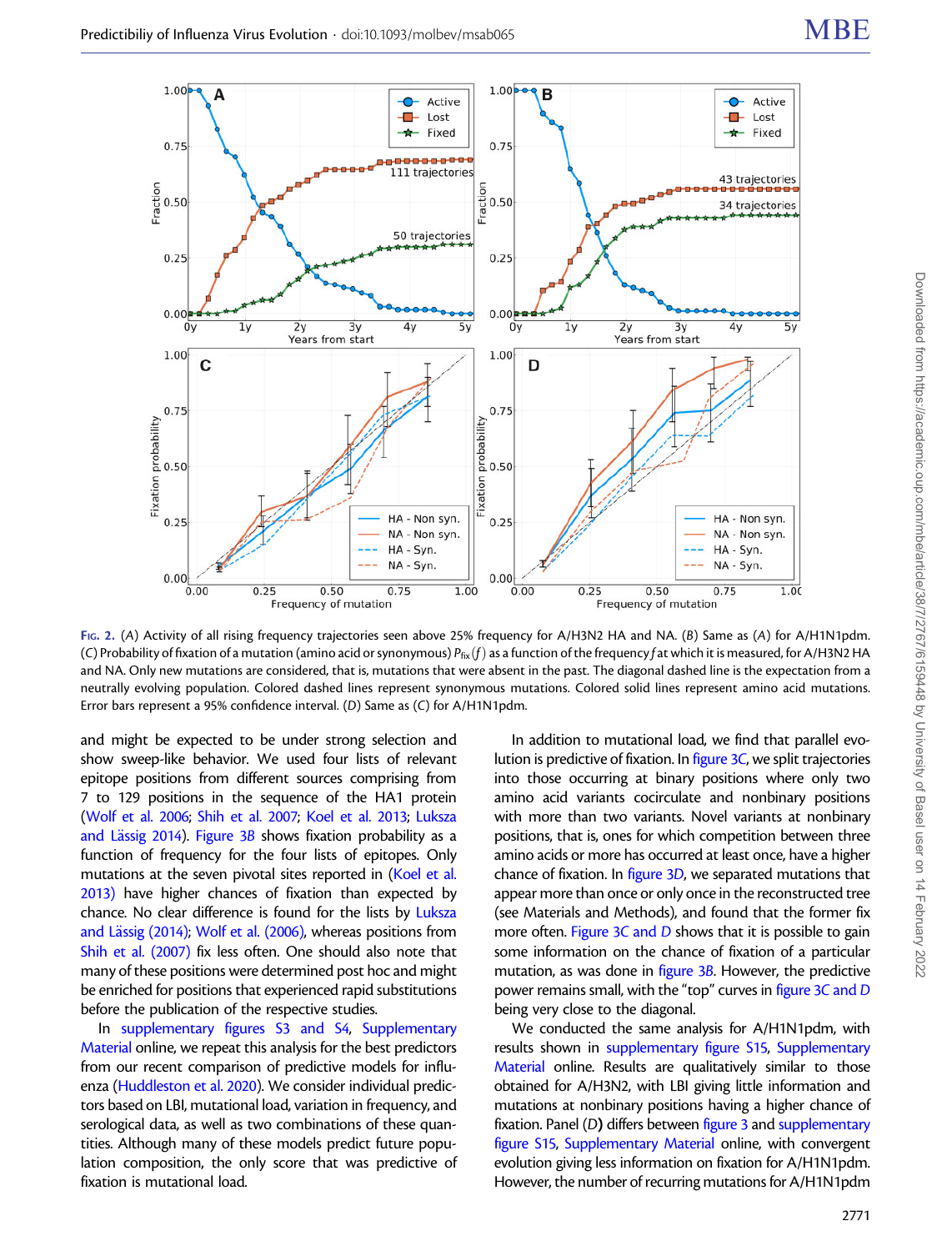<span id="page-5-0"></span>

FIG. 3. Fixation probability  $P_{fix}(f)$  as a function of frequency, for A/H3N2 influenza. Supplementary figure S15, Supplementary Material online, shows the same analysis for A/H1N1pdm. (A) HA mutations with higher or lower LBI values, based on their position with respect to the median LBI value. (B) Different lists of epitope positions in the HA protein. The authors and the number of positions are indicated in the legend. (C) HA and NA mutations for binary positions, that is, positions for which we never see more than two amino acids in the same time bin. (D) HA and NA mutations that appear once or more than once in the tree for a given time bin.

in (D) of supplementary figure S15, Supplementary Material online, is small and confidence intervals large.

Since influenza is seasonal in temperate regions, geographic spread and persistence might be predictive of the success of mutations. We quantify geographic spread of a mutation by the entropy of its frequency distribution across regions (see Materials and Methods) and its persistence by the age of the trajectory by the time it reaches frequency f. Supplementary figures S16 and S17, Supplementary Material online, show the fixation probabilities as a function of observed frequency for mutations classified according to these scores. The two scores also allow a quantitatively moderate distinction between mutations: for a given frequency f, mutations found in many regions or those that are older (in the sense that they have taken more time to reach frequency f) tend to fix more often than geographically localized mutations or more recent ones, but the effect is small. These two scores are in fact correlated, with older trajectories representing mutations that are more geographically spread, as can be seen in supplementary figure S18, Supplementary Material online. However, it is important to note that sampling biases and heterogeneity across time and space (see supplementary figs. S9 and S10, Supplementary Material online) make answering such specific hypothesis challenging.

#### Simulations of Models of Adaptation

The results shown in [figures 2](#page-4-0) and 3 are difficult to reconcile with the idea that seasonal influenza virus evolution is driven by rapid directed positive selection. One possible explanation for the weakly predictable behavior of mutations (beyond their current frequency) might be tight genetic linkage inside each segment and strong competition between different adaptive mutations [\(Neher and Shraiman 2011;](#page-10-0) [Strelkowa](#page-10-0) [and L](#page-10-0)ässig 2012). Indeed, [Illingworth and Mustonen \(2012\)](#page-10-0) have shown that background fitness and interference have substantial effects on frequency trajectories.

To investigate the degree to which interference can explain the observations, we simulate a simple model of influenza evolution using ffpopsim [\(Zanini and Neher 2012](#page-10-0)). The model represents a population of binary genomes of length  $L = 200$ evolving in a fitness landscape that changes through time. A similar setting was used in [\(Strelkowa and L](#page-10-0)ässig 2012).

First, we use an additive fitness function, with sequence  $(x_1 \ldots x_k)$  having a fitness  $\sum_i h_i x_i$ . This implies that for a given genome position *i*, the trait  $x_i = 1$  is favored if  $h_i > 0$ whereas  $x_i = -1$  is favored if  $h_i < 0$ . All  $h_i$ 's have the same magnitude, and only their signs matter. Every  $\Delta t$  generations, we randomly choose a position  $i$  and flip the sign of  $h_i$ , effectively changing the fitness landscape. Individuals in the population now have the opportunity to make an adaptive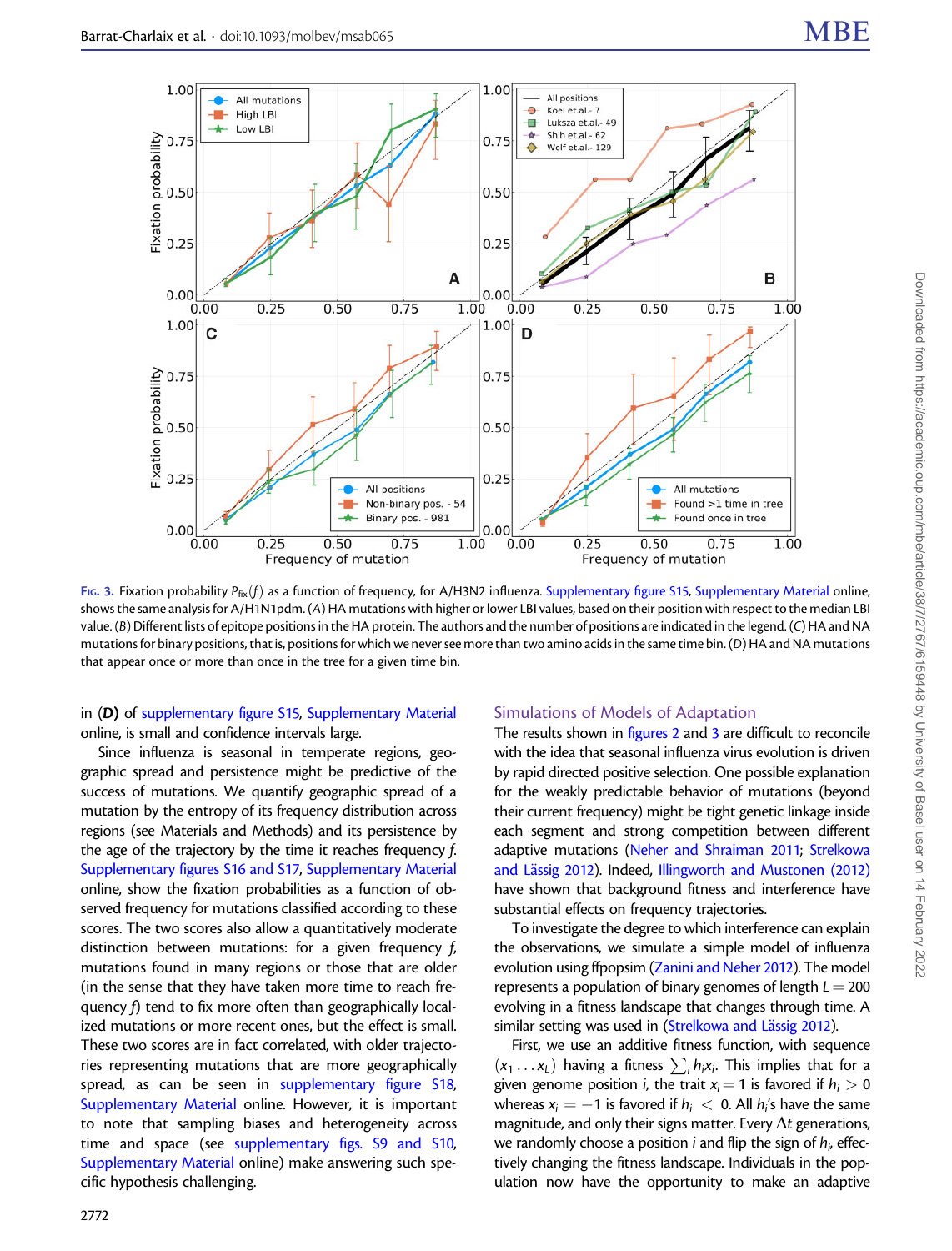mutation at site *i* giving them a fitness advantage  $2|h|$ . A "flip" at position i of the fitness landscape will decrease fitness of all individuals that carried the adapted variant at position i and increases the fitness of those that happened to carry a deleterious variant.

To increase competition between genomes, we designed a second model that includes epistasis. Once again, the baseline fitness of a genome is an additive function, this time with values of  $h_i$  that do not change through time. In addition, we added a component that mimics immune selection. Every  $\Delta t$ generations, we introduce "antibodies" that target a specific subsequence of length  $l = 5$ , noted  $(x_{i_1}^{ab}, \ldots, x_{i_l}^{ab})$ . The positions  $(i_1 \ldots i_l)$  are chosen at random, whereas the targeted subsequence is the dominant state at each position. Genomes that include the "exact" subsequence targeted by the antibody suffer a strong fitness penalty. However, a single mutation away from that subsequence removes this penalty completely. This has the effect of triggering a strong competition between adaptive mutations: for a given antibody,  $l = 5$ possible mutations are now adaptive, but combinations of these mutations do not bring any fitness advantage.

Having simulated populations in these two fitness landscapes, we perform the same analysis of frequency trajectories as for the real influenza data. Supplementary figure S20, Supplementary Material online, shows the  $P_{fix}(f)$  as a function of f for the two models and for different values of the inverse rate of change  $\Delta t$  of the fitness landscape. Increasing interference reduces  $P_{fix}(f)$  but even for very strong interference  $P_{fix}(f)$  remains significantly larger than f.

For a fairly stable simple additive fitness landscape ( $\Delta t$  = 1000) rising mutations almost always fix, with P<sub>fix</sub>  $f(\mathbf{f}) \simeq 1$  for any f larger than a few percent. This is corroborated by visual inspection of the trajectories, which shows that evolution in this regime is driven by regular selective sweeps that take a typical time of  $\sim$ 400 generations. Smaller  $\Delta t$  or strong epistatic competition reduce  $P_{fix}(f)$ . However, it takes an extremely fast-changing fitness landscape to push  $P_{fix}$  close to the diagonal: with  $\Delta t = 10$ , that is about 40 changes to the fitness landscape in the time it would take a selective sweep to go from 0% to fixation,  $P_{fix}(f)$  differs from f in a way that is comparable to what is observed in A/H1N1pdm influenza.

Next, in the case of a fast-changing fitness landscape  $(\Delta t = 10)$ , we cluster trajectories of simulated populations based on the intrinsic fitness effect of corresponding mutations. Since competition between adaptive mutations and genetic linkage is very strong in this regime, we do not expect the intrinsic fitness effect to be fully predictive of fixation. However, supplementary figure S21, Supplementary Material online, shows that mutations with an above median fitness effect have a significantly larger chance to fix than those with a below median fitness effect. This strongly contrasts with [figure 3,](#page-5-0) and confirms the intuition that intrinsic fitness effect can be partly predictive of fixation even in a regime of strong clonal interference.

These models are not meant to be accurate models of influenza viruses evolution. But supplementary figure S20,

Supplementary Material online, does show that the patterns observed in influenza virus evolution are only reproduced by models of adapting populations when pushing clonal competition to extreme values. We conclude that the quasi-neutral pattern in [figure 2](#page-4-0) may not be a straightforward manifestation of genetic linkage and clonal interference, but that some more intricate interplay of epidemiology, seasonality, human immunity, and chance gives rise to the weakly predictable yet strongly selected evolutionary dynamics of IAVs.

## Why Do Predictions Work?

The statistics of frequency trajectories seem to be in conflict with the notion that influenza evolution is predictable. Likewise, the LBI, a quantity that correlates with fitness in mathematical models and is used to predict future influenza populations ([Neher et al. 2014](#page-10-0)), does not seem to contain any information on whether a specific mutation is going to fix or not, see [figure 3.](#page-5-0) To resolve this conundrum, we first note that the criterion by which predictive power for influenza was measured in [\(Neher et al. 2014\)](#page-10-0) was the distance between the strain with the highest LBI and the future population, not the ability of the LBI to predict dynamics. The distance was compared with the average distance between the present and future population, as well as the post hoc optimal representative and the future.

To quantify the ability of the LBI and other measures to pick good representatives of the future, we construct a large tree of HA sequences with 100 sequences in nonoverlapping time bins of 4 months from years 2003 to 2019 (a total of 4,402 as some 4-month intervals contain less than 100 sequences). Each time bin is considered as a snapshot of the A/H3N2 influenza population and we will refer to sequences in time bin  $t$  as the population of the "present." From this present population, we predict "future" populations in time bin  $t + \Delta t$ , using only sequences in time bin t and before.

To assess the ability of the LBI to pick a close representative of the future, we compute the LBI of each node of one time bin in the tree using only the leaves that belong to that time bin. The top panel in [figure 4](#page-7-0) shows the hamming distance of the strain with the highest LBI to future populations at different  $\Delta t$  along with the same distance for a randomly chosen strain. The figure shows the distance averaged over all possible values of t for  $\Delta t$  between 0 and 32 months, giving us an average efficiency of a predictor over 16 years of influenza evolution.

The strain with the highest LBI is consistently closer to the future than the average strain by about one to two amino acids, whereas the overall distance increases linearly due to the continuous evolution of the population. We hence reproduce previous results showing that the LBI picks closer than average representatives ([Neher et al. 2014\)](#page-10-0). To investigate whether this apparent success is due to the ability of the LBI to predict fitness or not, we explored a different predictor: the amino acid consensus sequence of the present population (see Materials and Methods for a definition of the consensus sequence). The choice is motivated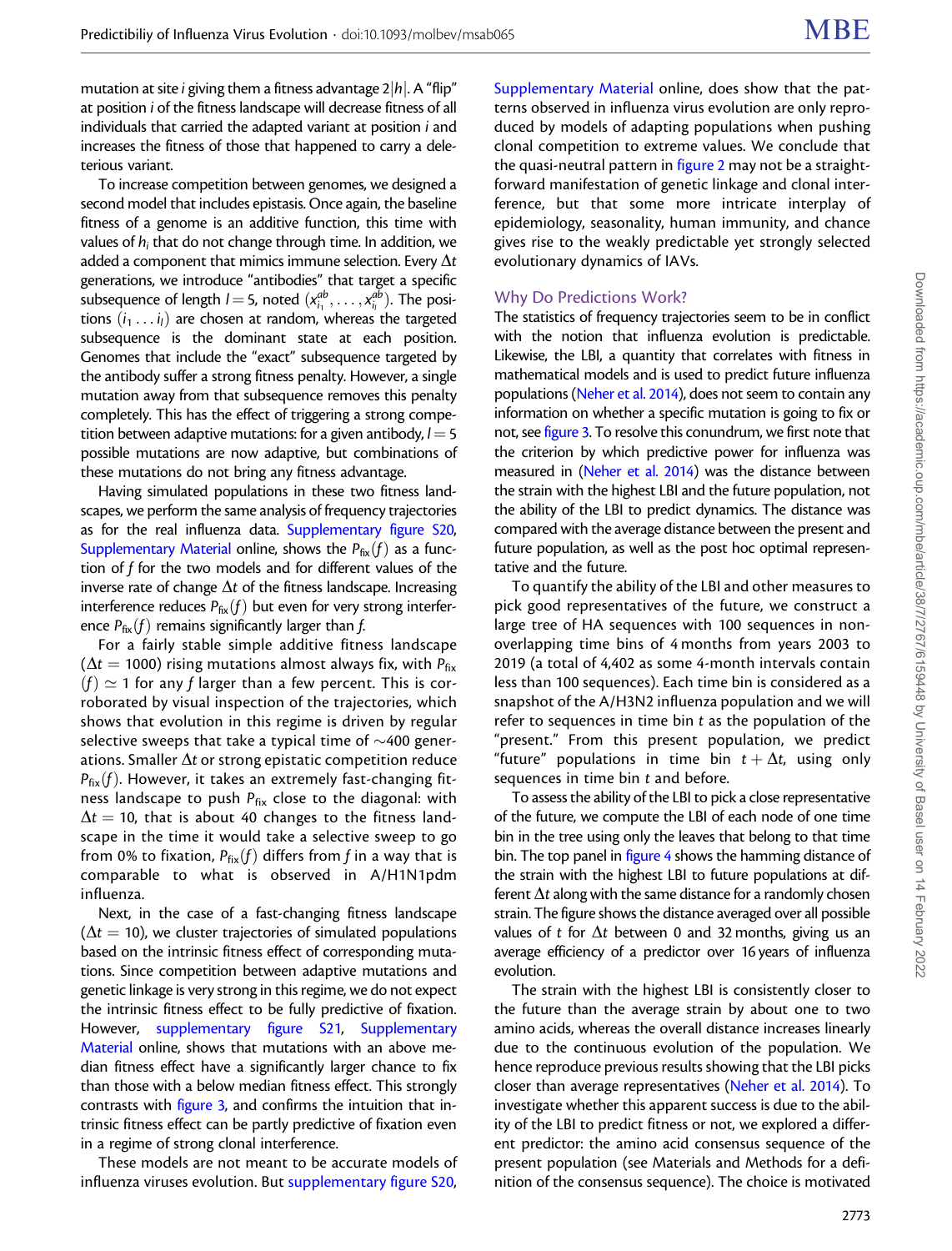<span id="page-7-0"></span>

FIG. 4. (A) Average amino acid Hamming distance of the sequences of different predictors to HA sequences of future influenza populations, themselves averaged over all "present" populations from years 2003 to 2019. Predictors are: a randomly picked sequence in the present population; the sequence of the strain with the highest LBI in the present population; the consensus sequence of the present population. (B) Scaled Hamming distance between the sequence of the top LBI strain and the consensus sequence for populations at different dates. The scaling is such that for each date, the Hamming distance between a strain from the population and the consensus is on an average 1. The strain with the highest LBI is almost always closer to the consensus sequence than the average strain.

by the fact that it can be shown to be the best possible longterm predictor for a neutrally evolving population in terms of Hamming distance (see supplementary section S1, Supplementary Material online). Figure 4 shows that the consensus sequence is in fact an equally good or even slightly better representative of the future than the sequence with highest LBI (note that the consensus sequence does "not" necessarily exist in the population).

This near equivalence of the consensus and the strain with the highest LBI can be explained as follows: The LBI tends to be high for nodes in a tree that are close to the root of a dense and large clade. A typical sample of influenza HA sequences fall into a small number of recognizable clades, and the strains with maximal LBI will often be close to the root of the largest of those clades. This root of the largest clade will often be close to the consensus of the whole population, explaining the similar distance patterns. To test that hypothesis, we measure the hamming distance from the sequence of the top LBI strain to the consensus sequence for populations of all time bins. Figure 4B shows these distances, scaled with respect to an average strain (details in caption). It clearly shows that the top-LBI strain and the consensus sequence are indeed quite similar: out of 48 time bins, only twice is the sequence of the top-LBI strain farther away from the consensus than the average sequence

2774

is. Moreover, the sequence of the top-LBI strain "exactly" matches the consensus in 19 cases.

# **Discussion**

Predicting the trajectory of a mutation requires 1) significant fitness differences between genomes carrying different variants at the site and 2) a selection pressure that changes slowly over time. Under such conditions, it is expected that frequency trajectories will show a persistent behavior which would make them predictable for some time. However, we could find little evidence for such persistent behavior in the past 19 years of A/H3N2 evolution. This leads us to conclude that 1) A/H3N2 influenza virus evolution is qualitatively different from models of rapidly adapting populations (despite clear evidence for frequent positive selection), and 2) many methods to predict influenza evolution are unable to predict future frequency dynamics even though they work well for predicting the composition of the future population. This is illustrated by the case of LBI, which works primarily because it picks strains that represent the future well and not because it is predictive of future dynamics. A/H1N1pdm, in contrast, shows stronger signatures of predictability.

The primary focus in this work was the investigation of frequency trajectories of new amino acid mutations. In the short term, we found that on an average the direction of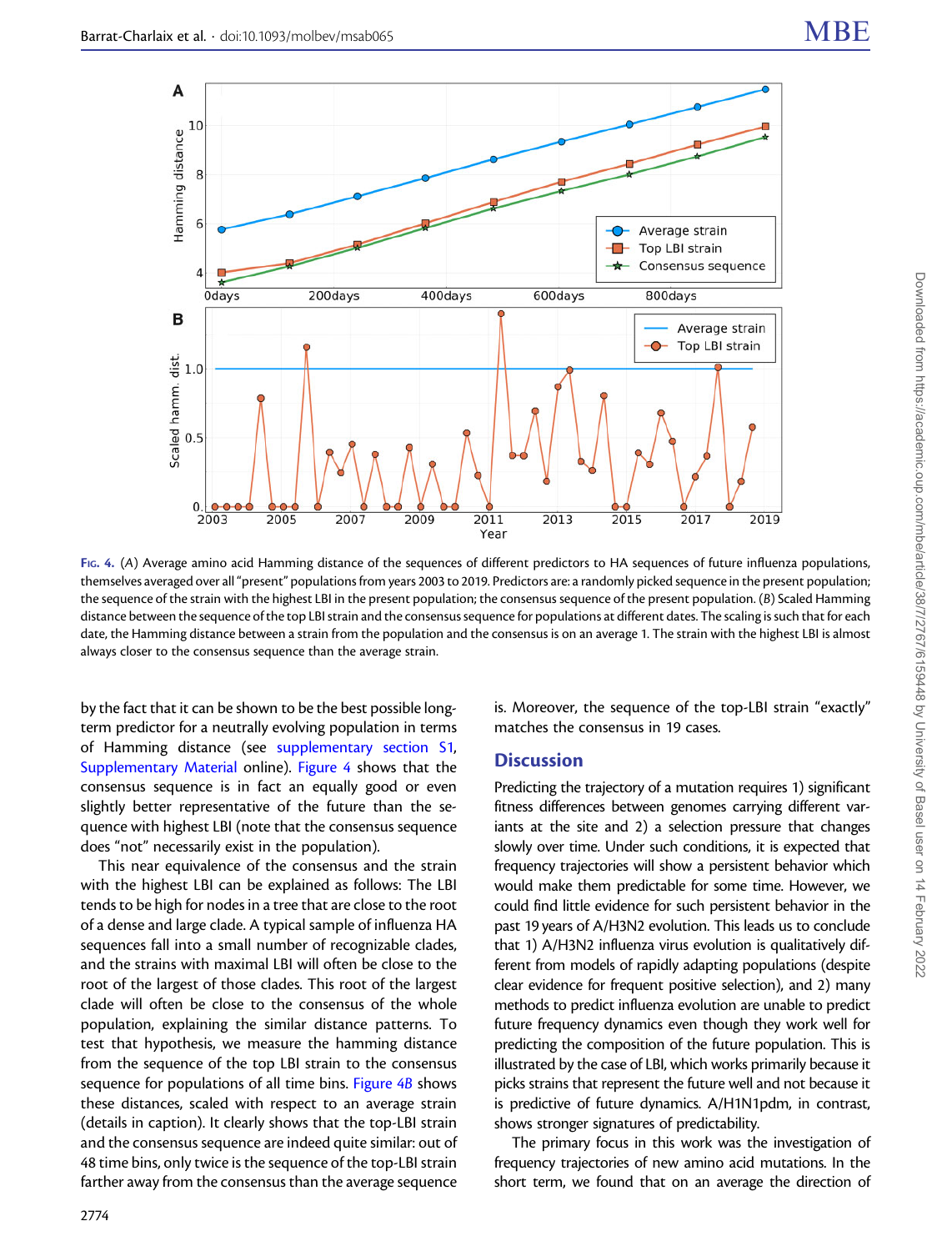trajectory does not persist for longer than a few months. Indeed, the average trajectory in [figure 1](#page-2-0) takes a sharp turn when going from  $t < 0$  to  $t > 0$ , instead of showing "inertia." This suggests that selective sweeps are not representative of typical trajectories [\(Illingworth and Mustonen 2012](#page-10-0)).

On a longer timescale, we investigated the probability that a novel mutation observed at frequency f fixes. In neutral models of evolution, this probability equals f, whereas it should be higher or lower than f for mutations with a beneficial or deleterious effect on fitness, respectively. However, in the case of influenza, this probability differs little from f, making current frequency the best predictor for fixation. In [figure 3](#page-5-0) and supplementary figure S3, Supplementary Material online, we split trajectories into groups for which we expected  $P_{fix}$  to deviate from f. Many of these splits, such as high/low LBI or epitope/nonepitope positions, did not result in an increased predictability, whereas others gave limited information on fixation.

Methods for predicting the future evolution of influenza either construct explicit fitness models ([Luksza and L](#page-10-0)ässig [2014;](#page-10-0) [Huddleston et al. 2020\)](#page-10-0), use historical patterns of evo-lution [\(Bush et al. 1999;](#page-10-0) [Luksza and L](#page-10-0)ä[ssig 2014](#page-10-0)), phenotypic assays (Steinbrück and McHardy 2012; [Neher et al. 2016\)](#page-10-0), or dynamic or phylogenetic patterns [\(Neher et al. 2014;](#page-10-0) [Klingen,](#page-10-0) [Reimering, Loers, et al. 2018\)](#page-10-0). The goal of these methods is to pick strains that are good representatives of future populations and could serve as vaccine candidates [\(Morris et al.](#page-10-0) [2018\)](#page-10-0).

The low power to predict frequency dynamics or fixation naturally triggers the question why the above methods have been found to work. Picking representatives of the future and predicting frequency dynamics are distinct objectives and success at the former (as compared with random picks) is not necessarily inconsistent with a lack of predictable dynamics. In fact, [Huddleston et al. \(2020\)](#page-10-0) reports that the rate at which the frequency of a strain changes is often a poor predictor—consistent with our observations here. But despite the fact that future frequencies are not predicted by the LBI, the strain with the highest LBI in the population is a better predictor of the future population than a randomly picked one. Although the LBI was shown to be a correlate of relative fitness and be predictive of fixation in mathematical models of evolution ([Neher et al. 2014](#page-10-0)), it does not seem to be predictive of influenza evolution because it measures fitness from genealogical structure. Instead, we believe it picks closer than average strains simply because it has the tendency to be maximal at the base of large and dense clades. These basal genotypes are closer to the future populations than the current tips of the tree and hence a better predictor on an average. The consensus sequence of all present strains performs slightly but consistently better than picking the strain with the highest LBI. The consensus sequence is the best possible predictor for a neutrally evolving population, and does not attempt to model fitness in any way.

At the same time, influenza virus surface proteins show strong signatures of selection [\(Bhatt et al. 2011;](#page-10-0) [Strelkowa and](#page-10-0) [L](#page-10-0)ässig 2012). Their phylogenies show clear deviations from those expected from the neutral Kingman coalescent, similar

to those expected under Bolthausen-Sznitman coalescent (BSC) processes that are generated by traveling wave models of rapid evolution [\(Desai et al. 2013;](#page-10-0) [Neher and Hallatschek](#page-10-0) [2013\)](#page-10-0). The correspondence between the BSC and traveling wave models comes from transient exponential amplification of fit strains before these fitness differences are wiped out by further mutation. This exponential amplification generates long-tailed effective offspring distributions which in turn can lead to genealogies described by the BSC [\(Schweinsberg](#page-10-0) [2003;](#page-10-0) [Neher and Hallatschek 2013](#page-10-0)). Many processes other than selection, including seasonality and spatio-temporal heterogeneity, can generate effective long-tailed offspring distributions even in absence of bona fide fitness differences, which might explain ladder-like non-Kingman phylogenetic trees.

A recent study proposed that influenza virus evolution is primarily limited by an asynchrony between population level selection and generation of new variants within infected hosts [\(Morris et al. 2020](#page-10-0)). Along these lines, it is possible that the A/ H3N2 population readily responds once population level selection is high enough by giving rise to essentially equivalent variants. Furthermore, selection might cause the rapid rise of a novel variant to macroscopic frequencies (observable in a global sample) but its benefit rapidly "expires" because competing variants catch up and/or it mediates immune escape only to a small fraction of the population [\(Lee et al. 2019\)](#page-10-0). Immunity to A/H1N1pdm might be less variable among humans than to A/H3N2 since A/H1N1pdm has been circulating for only 11 years. Different age-groups therefore got exposed to more similar A/H1N1pdm variants than their initial exposure to A/H3N2. These considerations might explain the disconnect between models of rapid adaptation and the frequency dynamics observed in influenza virus populations.

# Materials and Methods

#### Data and Code Availability

The sequences used are obtained from the GISAID database [\(Shu and McCauley 2017\)](#page-10-0). Acknowledgment tables with strain names, accession numbers, and originating and submitting labs are given as two supplementary files. Outlier strains listed at [https://github.com/PierreBarrat/FluPredictibility/](https://github.com/PierreBarrat/FluPredictibility/tree/master/src/config) [tree/master/src/config](https://github.com/PierreBarrat/FluPredictibility/tree/master/src/config) were removed.

The code used to generate the figures presented here is available at [https://github.com/PierreBarrat/FluPredictibility.](https://github.com/PierreBarrat/FluPredictibility)

#### Frequency Trajectories

For a set of sequences in a given time bin, we compute frequencies of amino acids at each position by simple counting. We make the choice of not applying any smoothing method in an attempt to be as close to the data and "model-free" as possible. This is especially important for the short-term prediction of frequency trajectories, as estimations of the "persistence time" of a trajectory might be biased by a smoothing method.

We compute frequency trajectories based on the frequencies of amino acids. A trajectory begins at time  $t$  if an amino acid is seen under the lower frequency threshold of 5% (resp.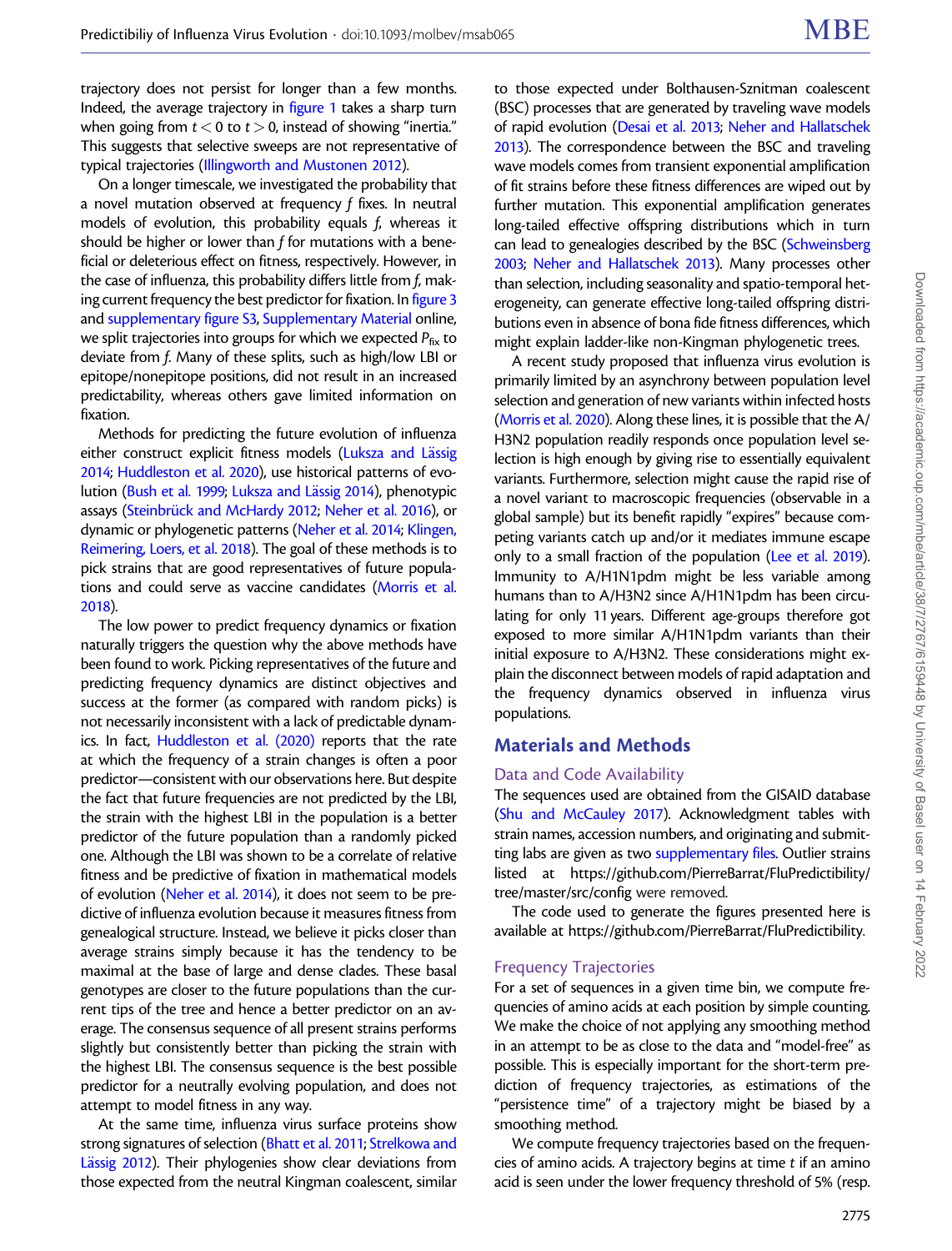above the higher threshold of 95%) for the two time bins preceding t, and above this lower threshold (resp. below the higher threshold) for time bin  $t$ . It ends in the reciprocal situation, that is when the frequency is measured below the lower threshold (resp. above the higher threshold) for two time bins in a row.

In order to avoid estimates of frequencies that are too noisy, we only keep trajectories that are based on a population of at least ten sequences for "each" time bin. As said in the Results section, we also restrict the analysis to trajectories that begin at a 0 frequency, in part to avoid double counting. We find a total of 460 such trajectories. However, only 106 reach a frequency of 20%, on which [figure 2](#page-4-0) is based for instance.

Note that the fact that we use samples of relatively small sizes—at least for some time bins—can lead to biases in the estimation of frequencies. We show in Supplementary Material online that these biases are generally small and do not induce any qualitative changes to results presented here.

## Local Branching Index

LBI was introduced in [\(Neher et al. 2014\)](#page-10-0) as an approximation of fitness in populations evolving under persistent selective pressure. The LBI depends only on a phylogenetic tree. It relies on the intuition that the tree below high-fitness individuals will show dense branching events, whereas absence of branching is a sign of low-fitness individuals. Quantitatively, the LBI  $\lambda_i(\tau)$  of a node *i* is the integral of all of the tree's branch length around i, with an exponentially decreasing weight  $\mathrm{e}^{-t/\tau}$  with  $t$  being the branch length. When considering a time binned population, the LBI is computed once for each time bin by considering only the leaves of the tree that belong to the time bin. This means that only branches that ultimately lead to a leaf that belongs to the time bin are considered in the integration.

The time scale  $\tau$  parameterizes the distance over which the tree is informative of the fitness of a particular node. Here, we use a value of  $\tau$  equal to a tenth of  $T_c \simeq 6$  years, the coalescence time for influenza A/H3N2 strains, converted to units of tree branch length through the average nucleotide substitution rate ( $\simeq$  4  $\times$  10 $^{-3}$  substitutions per site per year for HA). We have observed that given our method to predict the future from present populations corresponding to time bins of 4 months, changing the value of  $\tau$  has little effect on the pick of the top LBI strain. By retrospectively optimizing its value, it is possible to reduce the average distance to the population 2 years ahead by  $\sim$ 0.25 amino acids on an average, making the LBI method almost as good as the consensus on [figure 4](#page-7-0).

#### Measuring the Geographical Spread of a Mutation

For a mutation X, we define its regional distribution using the numbers  $n_r(X)$  that represent the number of sequences sampled in region  $r$  that carry X. Regional weights are then defined as:

$$
w_{r}(X)=\frac{n_{r}(X)}{\sum_{r}n_{r}(X)}.
$$

We can then measure the geographical spread  $G(X)$  of X by using the Shannon entropy of the probability distribution  $w_r(X)$ :

$$
G(X) = \sum_{r} w_r(X) \log(w_r(X)).
$$

 $G(X)$  is a positive quantity that is larger when X is equally present in many regions, and equal to zero when X is concentrated in only one region.

Region used are the ones defined in Nextstrain/flu [\(Hadfield et al. 2018\)](#page-10-0). Those are North America, South America, Europe, China, Oceania, Southeast Asia, Japan & Korea, South Asia, West Asia, and Africa.

# Assigning a Fitness to Trajectories Consensus Sequence

Given a set of N sequences  $(\sigma^1, \ldots, \sigma^N)$  based on an alphabet  $A$  (e.g.,  $A$  has 20 elements for amino acids, four for nucleotides), we can define a "profile" distribution  $p_i(a)$  by the following expression:

$$
p_i(a) = \sum_{n=1}^N \delta_{\sigma_i^n,a}
$$

where *i* is a position in the sequence,  $\sigma_i^n$  the character appearing at position *i* in sequence  $\sigma^n$ , *a* a character of the alphabet and  $\delta$  the Kronecker delta. The profile  $p_i(a)$  simply represents the fraction of sequences which have character  $a$  at position  $i$ .

We then simply define the consensus sequence  $\sigma^{\text{cons}}$  such that:

$$
\sigma_i^{\text{cons}} = \text{argmax}_a p_i(a).
$$

In other words, the consensus sequence is the one that has the dominant character of the initial set of sequences at each position.

#### Earth Mover's Distance

In order to measure the distance of several predictor sequences to the future population, we rely on the Earth Mover's Distance (EMD), a metric commonly applied in machine learning to compare collections of pixels or words [\(Rubner](#page-10-0) [et al. 1998;](#page-10-0) [Kusner et al. 2015](#page-10-0)). Here, we apply it to compute the distance between the sequences of two populations, noted as  $\mathcal{X} = \{(\mathsf{x}^n, \mathsf{p}^n)\}$  and  $\mathcal{Y} = \{(\mathsf{y}^m, \mathsf{q}^m)\}$  with  $\mathsf{n} \in \mathcal{Y}$  $\{1 \dots N\}$  and  $m \in \{1 \dots M\}$ . In this notation,  $x^n$  and  $y^m$  are sequences, and  $p^n$  and  $q^m$  are the frequencies at which these sequences are found in their respective populations. For convenience, we also define  $d_{mn} = H(x^n, y^m)$  as the Hamming distance between pairs of sequences in the two populations.

We now introduce the following functional:

$$
F(\mathbf{w})=\sum_{n,m}d_{nm}w_{nm},
$$

with  $\mathbf{w} = \{w_{nm}\}\$  being a matrix of positive weights. The